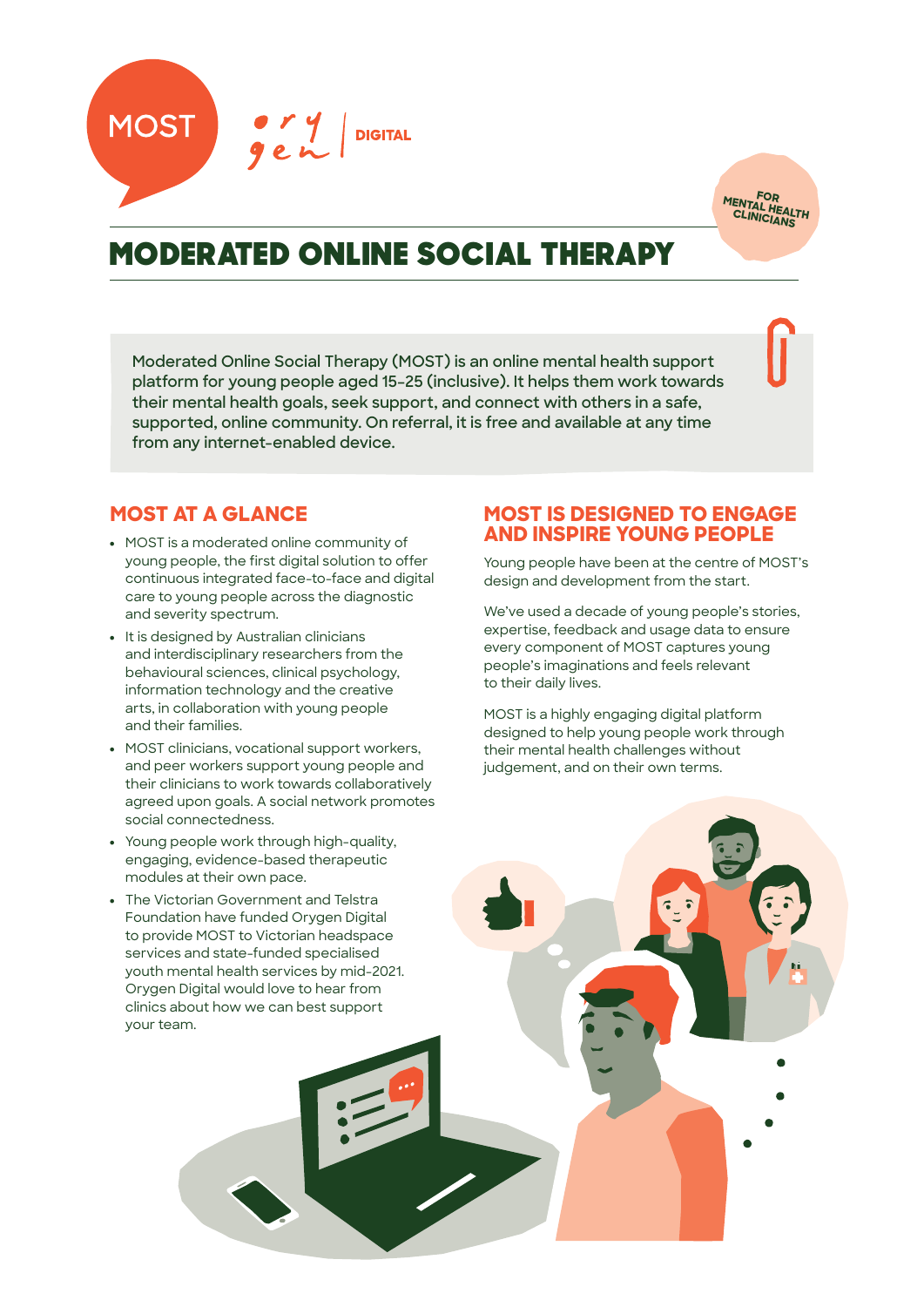## **MOST HAS A STRONG EVIDENCE-BASE**

In research trials, MOST has already been used by 1700 young people and their families, across the diagnostic spectrum and at all stages of treatment.

- 98% reported a positive experience, and 98% felt more socially connected.
- 95% would recommend it others, 86–93% found it helpful and more than two-thirds had ongoing engagement.
- All young people (100%) felt safe.
- In two randomised controlled trials we've established that MOST reduces hospital admissions and visits to emergency services, and improves negative symptoms and vocational outcomes.
- In eight pilot studies MOST has been shown to be highly promising in reducing loneliness, depression, anxiety, social anxiety, psychological distress and suicidal ideation, while improving social connectedness, social functioning, wellbeing and self-competence.

*"* **I think it is truly life changing. Having so many options to get help all in the one place is amazing.***"*

**MOST USER**

## **MOST IN ACTION FOR YOUNG PEOPLE**

### **1. PERSONALISED THERAPY JOURNEYS**

Young people logging into MOST for the first time answer a survey about their personal interests, recent thoughts and experiences. Using this data, MOST identifies the young person's top five personal character strengths and presents a suggested guided therapy 'journey'.

MOST uses the latest evidence-based research in all therapy, drawing on CBT, MBCT, ACT, rumination-focussed therapy, meta-cognitive therapy, mindfulness, self-compassion and social cognitive interventions. The therapy is written and designed by psychologists working collaboratively with creative writers and a local comic artist.

Journeys are mapped against an evidence-based clinical treatment model. These personalised therapy journeys empower young people to learn more about managing their own mental health and working towards goals. There are currently therapy journeys targeting depression, anxiety, social anxiety and improvements in social functioning, and further tracks in development targeting self-harm, sleep, body issues and mental health in the context of COVID-19. Journeys are broken into 'tracks' or modules, and each track consists of a number of manageable activities. So while the content is comprehensive and thorough, the pace of the journey is set by the young person.

Activities are conceptualised as 'daily doses': small but meaningful pieces of content. Journeys combine MOST therapy comics, behavioural experiments (actions), reflective tasks, audio tracks, social tools, and strength-based activities.

#### **THOUGHTS ON TRIAL**

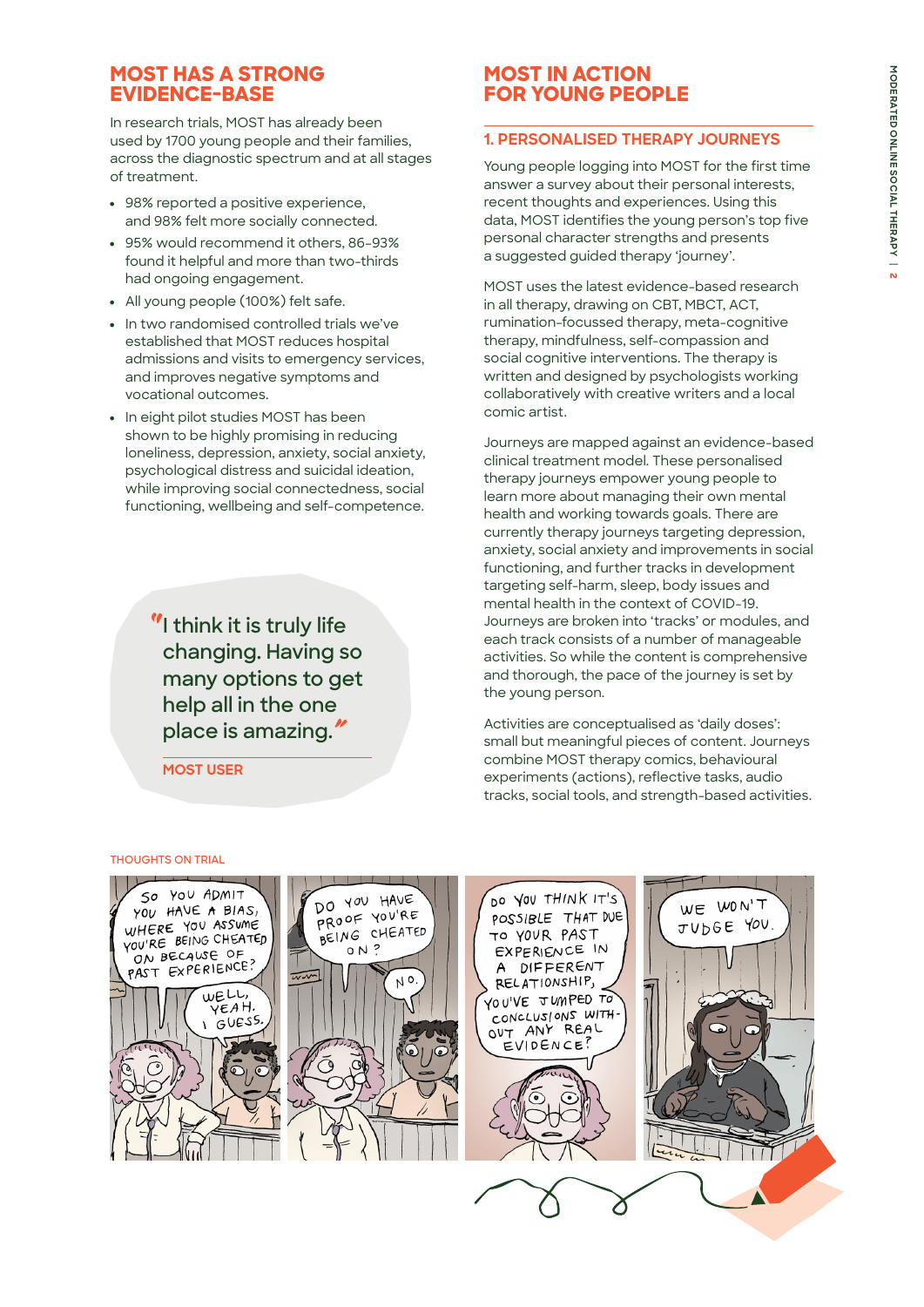#### **HOW MOST WORKS**



#### **POWERED BY EVIDENCE-BASED PSYCHOLOGICAL MODELS**

#### CBT

Meta-cognitive therapy Mindfulness Self-compassion **ACT** Rumination-focused therapy Social cognitive interventions



#### **2. TOOLKIT: TARGETED COPING STRATEGIES**

As young people work through their journey they collect and store activities that they've found particularly helpful in their online 'toolkit', creating their own personal therapy library. The toolkit provides support to carry them through difficult moments while building their skill and confidence for future resilience. Young people can also search for content on specific issues for immediate access to activities or coping strategies required in the moment.



*"* **...instead of walking away and potentially forgetting half of that information, you can follow-up and refresh…***"*

**MOST USER**

### **3. MODERATED SOCIAL NETWORK**

MOST is a safe, private, therapeutic space, where users can be themselves, learning and sharing coping strategies with their peers. Young people can connect to a virtual support network of other young people going through similar issues. This network is peer-moderated to foster meaningful social connection and combat isolation and self-stigma.

Online chats and activity logs are monitored by MOST clinicians and moderators to identify and follow up on any indicators of deteriorating wellbeing or inappropriate use. This is aided by the MOST system, which filters through all posts to identify offensive, risky or concerning words.

*"* **On traditional social media you don't just go up to random people and say 'hey I've got this thing, do you want to talk about it?' On MOST it was a lot easier to approach people and form bonds…***"*

**MOST USER**